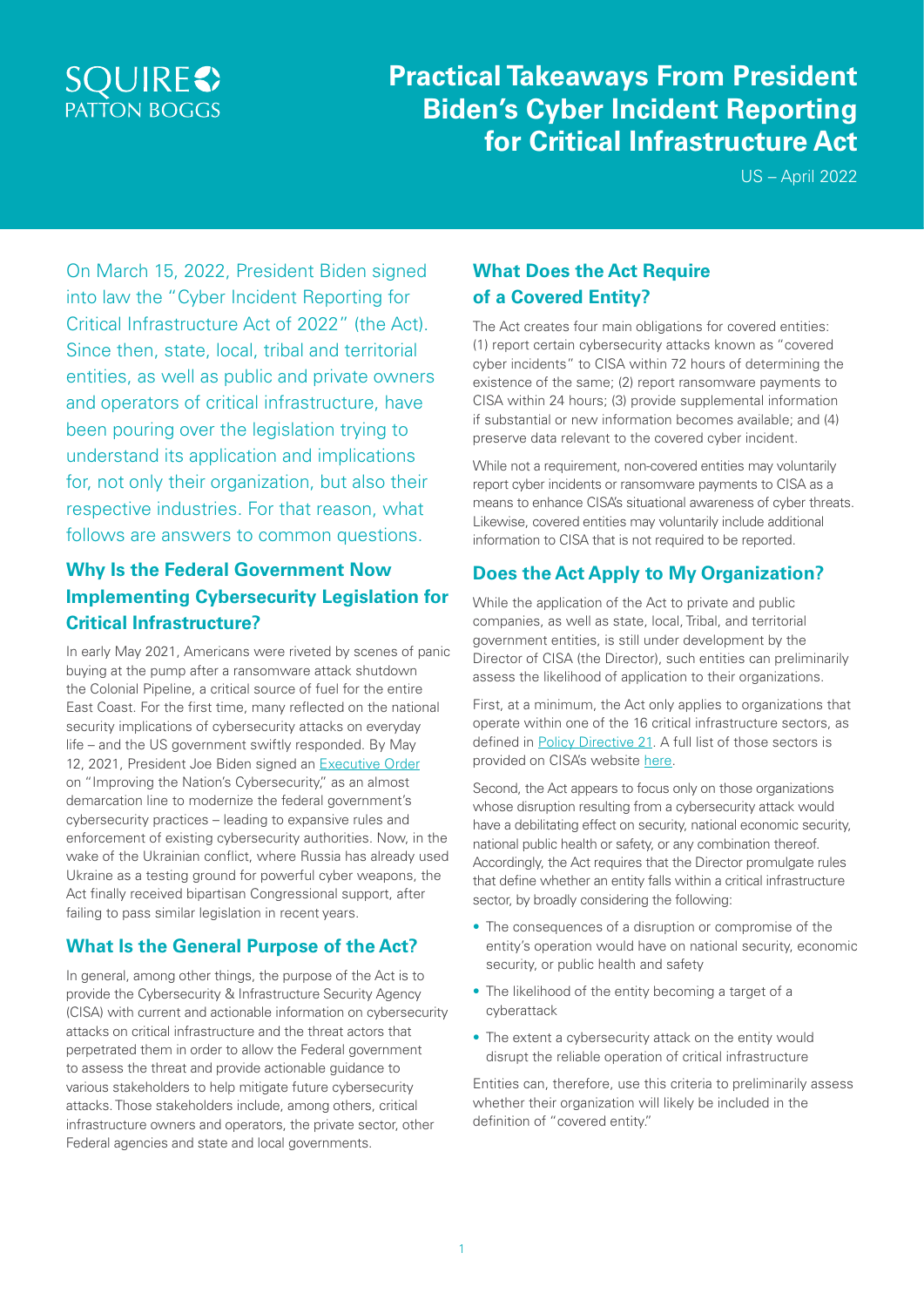### **What Constitutes a Reportable "Covered Cybersecurity Incident"?**

The Act requires the Director to create a clear description of the types of substantial cybersecurity attacks that constitute a "covered cyber incident." While the Act provides specific guidelines and considerations to develop this definition, at a minimum, a reportable covered cyber incident will have to fall within one of three categories of harm:

- Substantial loss of the confidentiality or integrity of an information system or network, such as unauthorized access to and/or exfiltration of an organization's information
- A disruption of normal business operations, such as through a denial of service attack, ransomware attack, or exploitation of a zero day vulnerability
- Either of the above caused by a compromise of a cloud service provider, managed service provider, or other thirdparty data hosting provider or by a supply chain compromise

The definition, however, will not include cyber incidents perpetrated in good faith by an entity in response to a specific request by the owner or operator of the information system or a threat of disruption or extortion.

### **What Does My Organization Need to Report for a Covered Cyber Incident?**

While the Act requires the Director to create a clear description of the specific required contents of a report, the report must include, at a minimum: (1) A description of the covered cyber incident; (2) a description of the vulnerabilities exploited and the security defenses that were in place prior to the covered cyber incident; (3) the tactics, techniques and procedures used to perpetrate the covered cyber incident; (4) if available, contact information and any other identifying information for the threat actor; (5) if available, the type of information compromised or reasonably believed to have been compromised; and (6) the organization's identification and contact information. Such information may be used by CISA and other agencies to mitigate cybersecurity harm and investigate and prosecute malicious cyber actors. Of course, this is the same type of information that plaintiffs and regulators seek to assess potential claims and/or regulatory enforcement actions. Fortunately, as detailed below, such information provided in a report is generally prohibited from such use.



## **What Does My Organization Need to Report for a Ransomware Payment?**

While the Act requires the Director to create a clear description of the specific required contents of a report, the report must include, at a minimum: (1) a description of the ransomware attack; (2) where applicable, a description of the vulnerabilities, tactics, techniques and procedures used to perpetrate the ransomware attack; (3) where applicable, any identifying or contact information related to the threat actor; (4) the name and other information that clearly identifies the covered entity that made the ransom payment or on whose behalf the payment was made; (5) the organization's identification and contact information; (6) the date of the ransom payment; (7) the ransom payment demand, including the type of virtual currency or other commodity requested, if applicable; (8) the ransom payment instructions; and (9) the amount of the ransom payment.

Note, if the covered cyber incident and the ransomware payment occur within 72 hours of determining the existence of a covered cyber incident, then only one report is required.

## **If My Organization Already Has to Report to One Federal Agency, Do I also Need to Report to CISA?**

Maybe. Covered entities that are required by law, regulation, or contract to report substantially similar information to another Federal agency within a substantially similar timeframe may not need to submit a report to CISA, if an agency agreement and sharing mechanism is in place between CISA and the respective Federal agency. Accordingly, companies should identify existing reporting obligations and monitor interagency sharing agreements before reporting to CISA.

### **What Happens if My Organization Fails to Report?**

The Act provides several enforcement mechanisms against private and public companies only (as state, local, tribal, or territorial entities are explicitly excluded). If a private or public covered entity fails to submit a required report, the Director may directly engage with the covered entity to gather sufficient information to determine whether a covered cyber incident or ransom payment has occurred. If the covered entity does not respond within 72 hours, or provides inadequate information, the Director may issue a subpoena. In the event that the covered entity does not respond to the subpoena, or provides inadequate information, the Director may refer the matter to the Department of Justice to enforce the subpoena. There, a court may punish a covered entity for its failure to comply with a subpoena as contempt of court.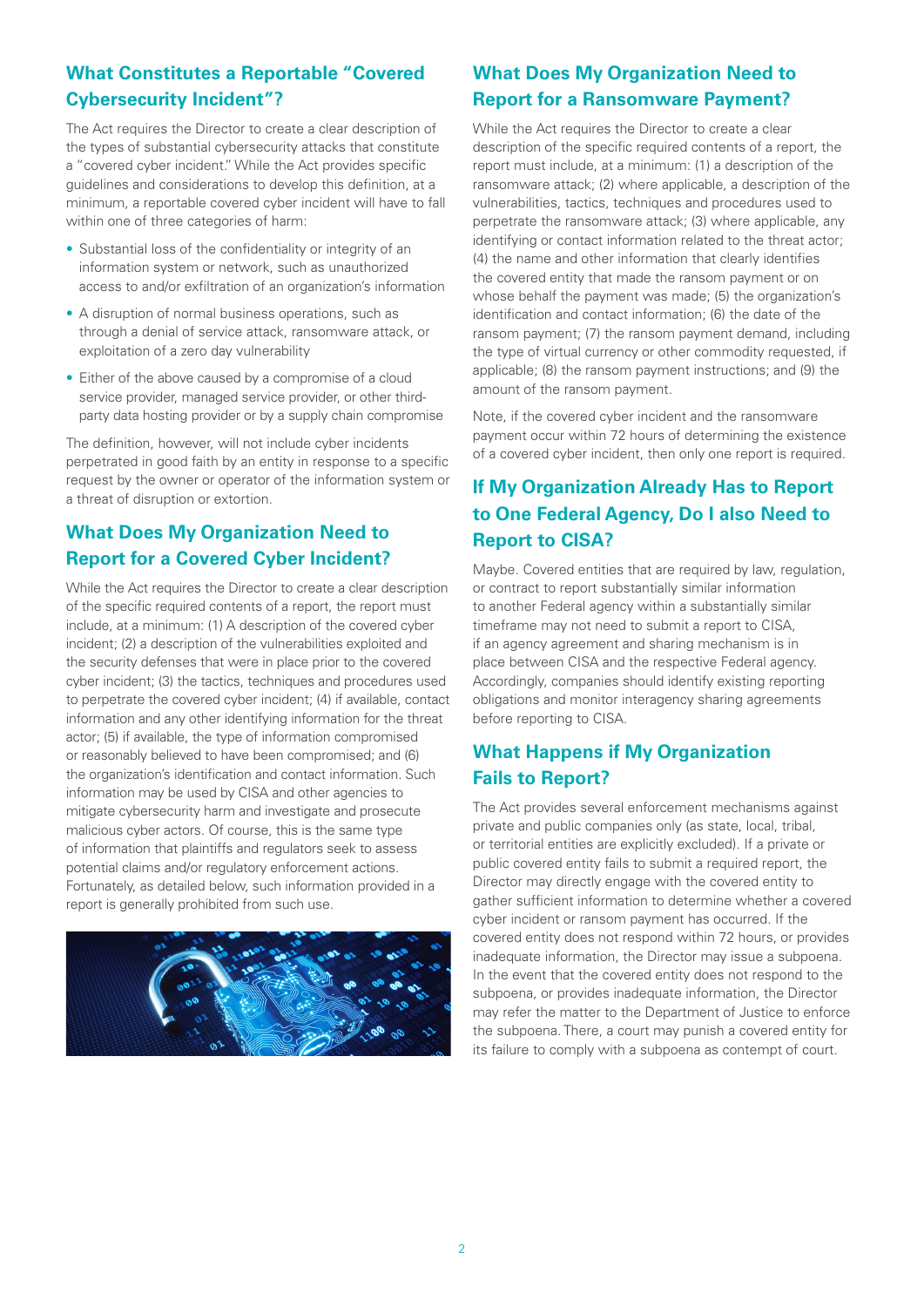More importantly, if the Director determines, based upon the information provided in the eventual response to a subpoena, that the facts relating to the cyber incident or ransom payment at issue may constitute grounds for a regulatory enforcement action or criminal prosecution, the Director may provide such information to the Attorney General or the head of the appropriate Federal regulatory agency for regulatory enforcement action or criminal prosecution. In doing so, the Act incentivizes timely reporting. Accordingly, private and public companies should, at a minimum, ensure that it has the appropriate policies and procedures in place to ensure that it meets any notification obligations in a timely manner.

#### **Can Timely Reported Information Be Used Against My Organization?**

To mitigate understandable concerns related to reporting, the Act protects reporting entities, including those that reported voluntarily, from enforcement actions associated with the content of the reports. Under the Act, the contents of the reports cannot be used by CISA, other federal agencies, or any state or local government to regulate, including through enforcement action, the activities of the covered entity that submitted the report. This exemption does not apply, however, if the covered entity is reporting to CISA to meet regulatory reporting obligations based upon an agency agreement and sharing mechanism between CISA and the respective Federal agency. This exemption also does not apply in the event that the CISA Director refers the matter to the Department of Justice to enforce the subpoena against the covered entity. Further, the contents of the report may be used to inform the development of future regulations and their implementation.

The Act also protects reporting entities, including those that reported voluntarily, from certain liability associated with the filing of the reports. In particular, no cause of action can be maintained based "solely" on the submission of a report (unless it is an action taken by the federal government to enforce a subpoena against a covered entity.) Further, the required reports, and material used to prepare the reports, cannot be received as evidence, subject to discovery, or used in any proceeding in federal or state court or before a regulatory body.

Finally, submitted reports:

- Do not constitute a waiver of any applicable privilege or protection provided by law
- Must be exempt from disclosure under freedom of information laws and similar disclosure laws
- Cannot be subject to a federal rule or judicial doctrine regarding *ex parte* communications
- Must be considered commercial, financial and proprietary information if designated

In doing so, these provisions are meant to further encourage compliance and mitigate the concerns that victim organizations may face in providing notifications.



#### **When Will the Act Go Into Effect?**

The obligations for covered entities will go into effect on the date set by the Director in the final rule. The legislation requires the Director to develop the final rule in consultation with Sector Risk Management Agencies, the Department of Justice, and other federal agencies. The Director has 24 months to publish the notice of proposed rule to the Federal Registrar and thereafter another 18 months to issue a final rule. Once the final rule is issued, CISA will conduct an outreach and education campaign to inform likely covered entities and supporting cybersecurity providers of the Act's requirements.

#### **What Should I Do Now to Prepare?**

It has arguably never been more critical for organizations to assess their preparation to mitigate the risk of and respond to a cybersecurity incident. Since President Biden's May 2021 Executive Order, where he promised to make cybersecurity the highest priority of his administration, we have seen regulators double-down on enforcing existing cybersecurity laws and promulgating proposed rules to expand their authority to enforce the same.

Likewise, where Russia has already used Ukraine as a testing ground for powerful cyber weapons, the Administration will likely continue to make cybersecurity a focus of its national security agenda. Once more, the FBI has recently warned that US critical infrastructure has been subject to reconnaissance for cyberattacks. For these reasons and others, President Biden has called upon companies' patriotic obligation to prepare for cybersecurity attacks. As such, it would be prudent for any organization to assess its cybersecurity posture and ensure that it has implemented industry best practices, to the extent practical. At a minimum, to maximize the protections afforded by the Act, an organization should ensure that it has the appropriate policies and procedures in place to meet its reporting obligations in a timely manner.